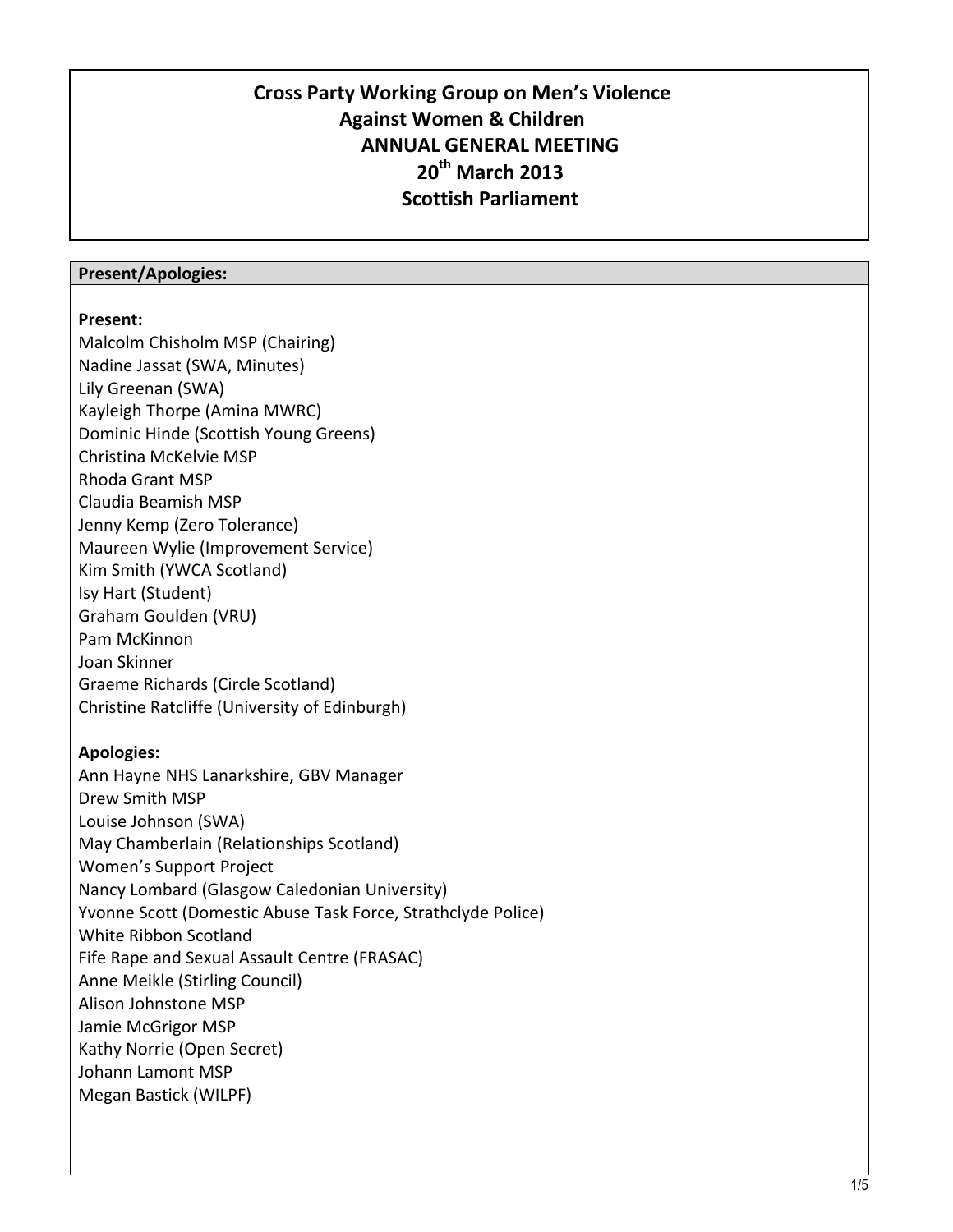| 2 Minutes of the last meeting and matters arising                                                                                                                                                                                                                                                                                                                                                                               | <b>Action:</b> |
|---------------------------------------------------------------------------------------------------------------------------------------------------------------------------------------------------------------------------------------------------------------------------------------------------------------------------------------------------------------------------------------------------------------------------------|----------------|
| The minutes of the last meeting were read and approved.                                                                                                                                                                                                                                                                                                                                                                         |                |
| There were no matters arising.                                                                                                                                                                                                                                                                                                                                                                                                  |                |
|                                                                                                                                                                                                                                                                                                                                                                                                                                 |                |
| 3. Cross Party Activities 2012 - Report from the Conveners                                                                                                                                                                                                                                                                                                                                                                      | <b>Action:</b> |
| Action: Malcolm to circulate short written report by the end of March.                                                                                                                                                                                                                                                                                                                                                          | <b>MC MSP</b>  |
| 4. Election of Office Bearers                                                                                                                                                                                                                                                                                                                                                                                                   | <b>Action:</b> |
| The current joint convenors Malcolm Chisholm MSP and Christina McKelvie MSP are<br>re-elected. Vice convenors Claudia Beamish MSP and Jamie McGrigor MSP are re-<br>elected. No alternative candidates are raised. Nadine Jassat (Scottish Women's Aid) is<br>elected as Secretary.<br>Rhoda Grant left the meeting at this point.                                                                                              |                |
|                                                                                                                                                                                                                                                                                                                                                                                                                                 |                |
| 5. Amina Muslim Women's Resource Centre's 'You Can Change This' Campaign<br>(Kayleigh Thorpe, Amina MWRC)                                                                                                                                                                                                                                                                                                                       | <b>Action:</b> |
| Kayleigh Thorpe (VAW Development Officer, Amina MWRC) presents on Amina's 'You<br>Can Change This' Campaign (http://www.changethis.org.uk/). Kayleigh introduces the<br>group to Amina's work, and the identification by Amina of a need for a campaign<br>targeted at the Muslim community and addressing the issue of Domestic Abuse.<br>Kayleigh describes the campaigns aims of breaking the silence around abuse, engaging |                |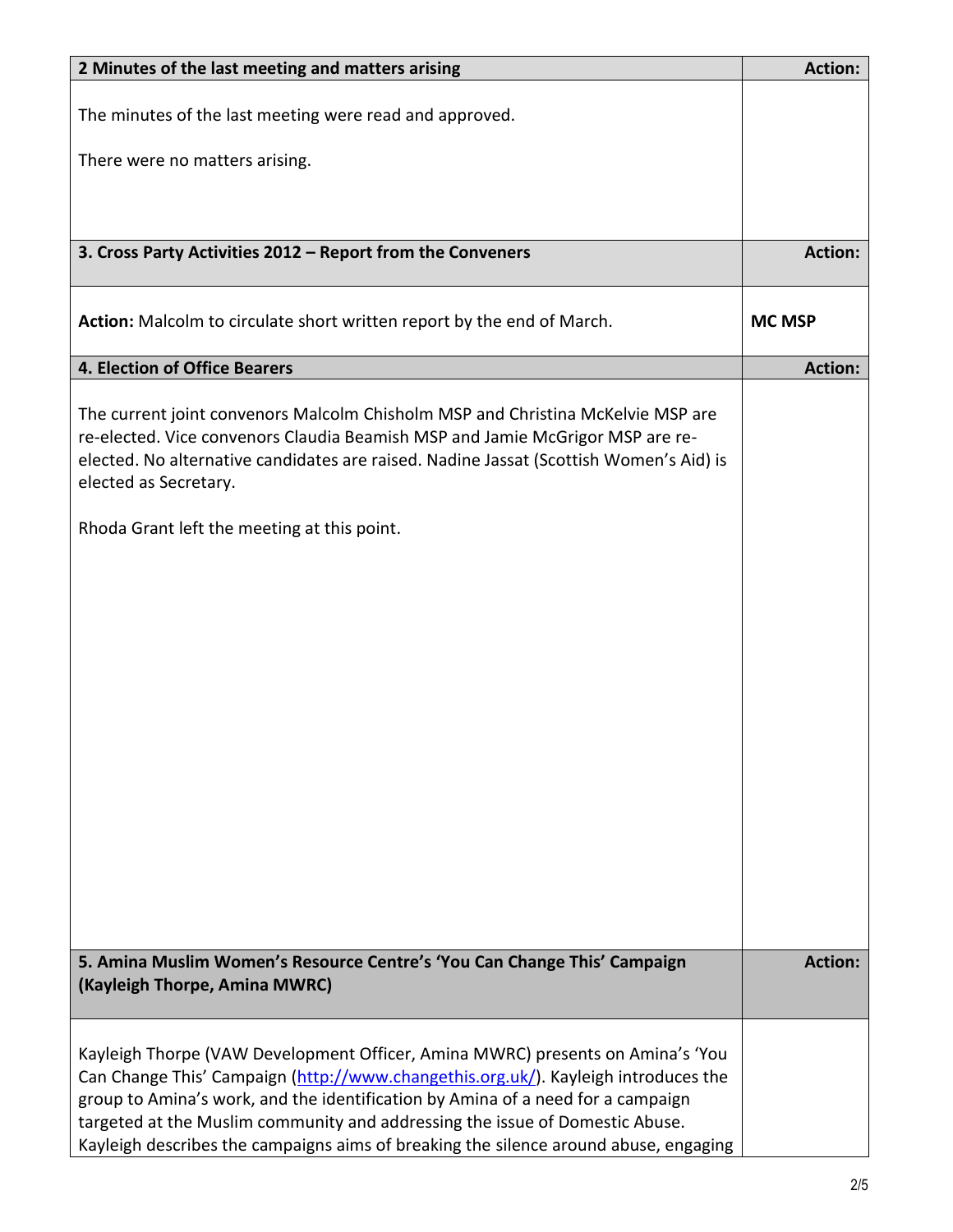| the community to call for change, and disproving stereotypes surrounding Islam.<br>The campaign was launched in February 2013, and has engaged over 5,000 people so<br>far. The campaign has received Scottish Government funding for 2 years, with a view<br>to national expansion within this time. Kayleigh shows one of the two short films<br>produced by Amina for this campaign. The second film, which was not shown, focuses<br>on the theme of change. The film shown focuses on the theme of creating role<br>models, and features well known male members of the Scottish Muslim community<br>speaking out about VAW.<br>The film is well received by the CPG will comments in praise of its simplicity, clarity<br>and power. The films will be put online in due course, however in the meantime<br>delegates are welcome to contact Kayleigh if they would like to use the films.<br>ACTION: When the films become available on social media, Kayleigh will alert the CPG<br>via secretary NJ. Update 22/03/2013: The videos will be available to view from<br>Monday 25 <sup>th</sup> on the campaign website http://www.changethis.org.uk/#/change-<br>maker-news/4573957469 and the YouCanChangeThis YouTube Channel<br>http://www.youtube.com/user/YouCanChangeThis | KT/NJ          |
|----------------------------------------------------------------------------------------------------------------------------------------------------------------------------------------------------------------------------------------------------------------------------------------------------------------------------------------------------------------------------------------------------------------------------------------------------------------------------------------------------------------------------------------------------------------------------------------------------------------------------------------------------------------------------------------------------------------------------------------------------------------------------------------------------------------------------------------------------------------------------------------------------------------------------------------------------------------------------------------------------------------------------------------------------------------------------------------------------------------------------------------------------------------------------------------------------------------------------------------------------------------------------------------|----------------|
| 6. Report from the Commission on the Status of Women (Lily Greenan, Scottish<br><b>Women's Aid)</b>                                                                                                                                                                                                                                                                                                                                                                                                                                                                                                                                                                                                                                                                                                                                                                                                                                                                                                                                                                                                                                                                                                                                                                                    | <b>Action:</b> |
| LG was invited to speak at CSW57, and presents on her experience at CSW57 - two<br>weeks annually which focus on women's equality. The Commission is made up of 45<br>UN member states. The CSW's results are influential in driving high level gender<br>policy. For the 1 <sup>st</sup> time in ten years, VAW has been a priority theme for the CSW. The<br>last CSW to focus on VAW did not reach agreed conclusions; nor did last year's CSW. It<br>was positive therefore that conclusions were agreed this year. Audio boos from the<br>CSW are available here: http://audioboo.fm/users/1118145/boos. Action: Lily will create<br>podcasts of her interviews with delegates at CSW to be circulated.                                                                                                                                                                                                                                                                                                                                                                                                                                                                                                                                                                           | LG             |
| Lily provides background on CEDAW, and notes that the event she spoke at raised the<br>question of whether there should be specific UN convention on eliminating violence<br>against women and girls.                                                                                                                                                                                                                                                                                                                                                                                                                                                                                                                                                                                                                                                                                                                                                                                                                                                                                                                                                                                                                                                                                  |                |
| Lily discusses the agreed conclusions and presents segments from the 5 <sup>th</sup> and final<br>version of these. Action: LG will circulate final version of agreed conclusions.                                                                                                                                                                                                                                                                                                                                                                                                                                                                                                                                                                                                                                                                                                                                                                                                                                                                                                                                                                                                                                                                                                     | LG             |
| Lily details some of the contentious issues met at CSW57. These included the use of<br>the term 'girl child'; sexual health and reproductive rights; sovereign rights VS human rights;<br>early marriage; the terminology of 'intimate partner violence' and LGBT inclusion.                                                                                                                                                                                                                                                                                                                                                                                                                                                                                                                                                                                                                                                                                                                                                                                                                                                                                                                                                                                                           |                |
| Lily reflects on her learnings from the CSW, including her desire to explore access to civil<br>remedies and legal aid (LG refers to the Domestic Abuse (Scotland) Act 2011 which included<br>reference to removing means testing when Rhoda Grant introduced it as a Private Members<br>Bill). She expresses disappointment that pornography and prostitution weren't addressed in<br>the agreed conclusions as forms of VAW. Lily details that there was for the first time a stress<br>on financial and economical gender equality in relation to VAW, as was the abuse of power by                                                                                                                                                                                                                                                                                                                                                                                                                                                                                                                                                                                                                                                                                                 |                |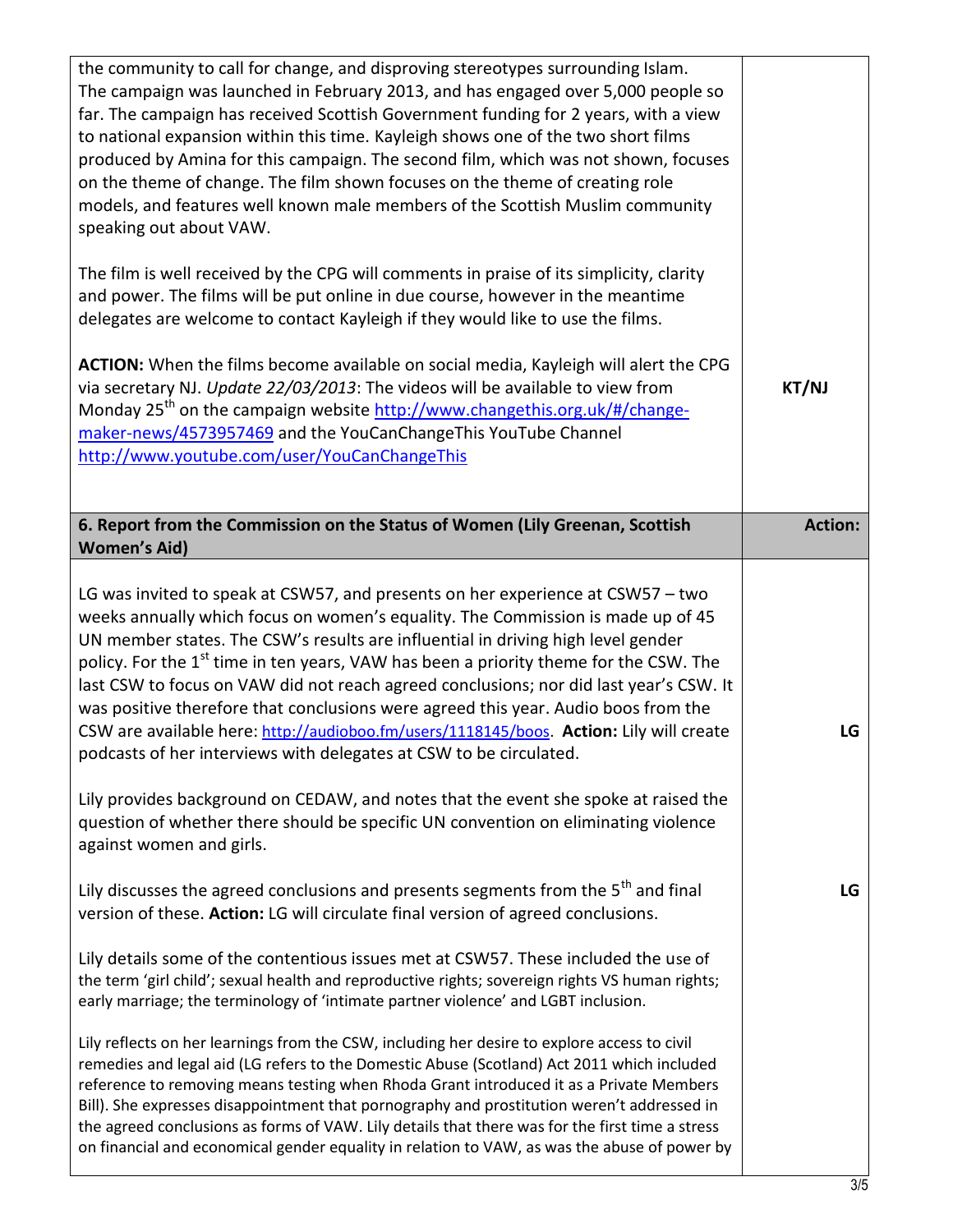| men in positions of authority or trust. Ultimately, Lily was assured of Scotland's progressive<br>stance in relation to VAW, and identifies that Scotland's next targets in this area need to be to<br>explore the implications for engagement in international human rights, and to learn more<br>from other states on sexual exploitation and human trafficking.                                                                           |  |
|----------------------------------------------------------------------------------------------------------------------------------------------------------------------------------------------------------------------------------------------------------------------------------------------------------------------------------------------------------------------------------------------------------------------------------------------|--|
| Lily thanks the Scottish Government for their additional funding which allowed her to attend.                                                                                                                                                                                                                                                                                                                                                |  |
| Claudia Beamish and Christina McKelvie left the meeting at this point.                                                                                                                                                                                                                                                                                                                                                                       |  |
| <b>Questions:</b>                                                                                                                                                                                                                                                                                                                                                                                                                            |  |
| Malcolm Chisholm asks for clarification of the relationship between CEDAW and the new<br>convention proposed on VAW.                                                                                                                                                                                                                                                                                                                         |  |
| LG: the new convention would be as well as CEDAW, but would be a specific convention to<br>address VAW.                                                                                                                                                                                                                                                                                                                                      |  |
| Jenny Kemp asks why prostitution wasn't agreed upon as a form of VAW?<br>LG: Lily identifies that some countries were economically linked to sex tourism. There was<br>also pro-prostitution lobbying present. Different countries agreed on different understandings<br>of the terms 'forced prostitution' and 'prostitution', the latter being viewed as acceptable by<br>some.                                                            |  |
| Malcolm Chisholm asked who the debaters were.<br>LG: The debaters were made up of representatives of member states and government. NGOs,<br>Churches and Trade Unions all had a significant presence, and influence governmental<br>decision makers. There were some NGO delegates for country representatives, however there<br>was no official NGO rep on the UK consultation alliance.                                                    |  |
| Graham Goulden asks if there was any coverage on engaging with men.<br>LG: There was a specific point in the agreed conclusions on engaging with men. This<br>experienced some contention.                                                                                                                                                                                                                                                   |  |
| Jenny Kemp asked if the UK delegation will present to UK ministers and then relay this to the<br>devolved administration.<br>LG: Yes. LG will do a breakfast briefing on the CSW57 on Monday 25 <sup>th</sup> of March at 9.30am at<br>Scottish Women's Aid's offices in Rose Street. Action: NJ to circulate invite to CPG. Update<br>21/03/2013: invite circulated.                                                                        |  |
| Malcolm Chisholm asks what the main conclusions are requiring action by Scotland.<br>LG: Legal aid and civil remedies. Access to legal remedies in civil courts for women<br>experiencing domestic abuse. Scotland could also improve in the area of prevention work, but<br>overall Scotland is reflected really well and is already addressing a lot of key issues.                                                                        |  |
| Christine Ratcliffe asks how structural causes will be addressed.<br>LG: Through a focus on health, education and justice, as well as how to engage with gender.<br>More of this can be found in CEDAW.                                                                                                                                                                                                                                      |  |
| Dominic Hinde asks if there was any discussion on what states should be bound to do on<br>cultural change as opposed to legislative change.<br>LG: The debates at CSW often talked about culture as a process of 'othering'. This is used as<br>code for judgment on others and faith, and lacks a recognition of Western cultural practice.<br>However, the expert group reports address this (one on prevention in particular is available |  |